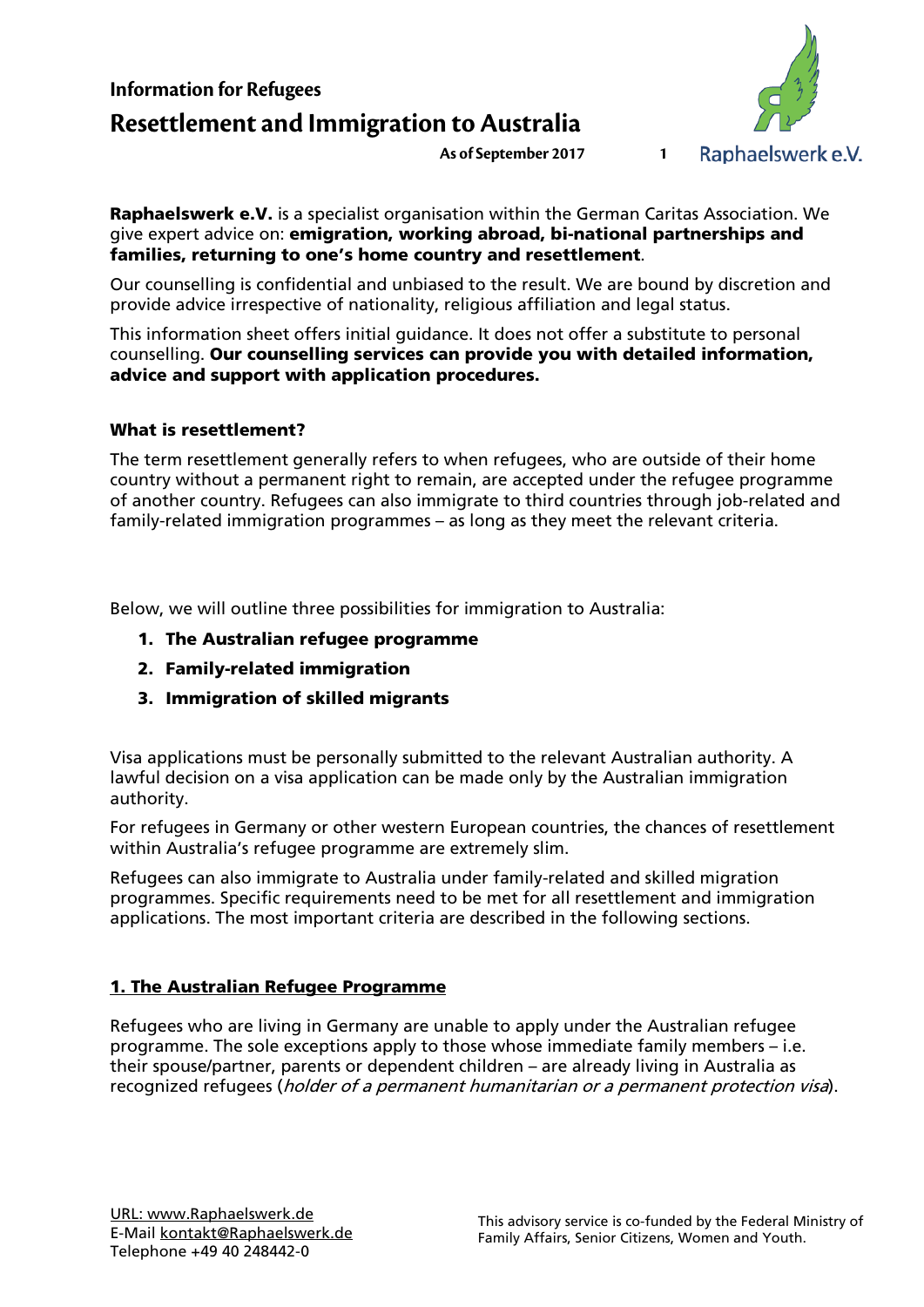**Information for Refugees Resettlement and Immigration to Australia**



## 2. Family-Related Immigration

Family-related immigration refers to immigration applications that are submitted on the basis of having close family members already living in Australia.

The possibility of family-related immigration to Australia exists for the following family members:

- Fiancée/fiancé, spouse or partner in a marriage-like relationship (this includes same-sex relationships)
- Underage or financially dependent own children, adopted children or related orphaned children
- Parents (only under certain conditions)
- Relatives of persons in need of care (only under certain conditions)

Immigration to Australia remains possible for aged, financially independent relatives or persons whose only remaining relatives are in Australia.

- The sponsoring relative must hold either permanent residence or Australian citizenship
- The sponsoring relative must apply to sponsor his/her relative.

## What do I need to do if I wish to join my relatives in Australia?

You need to submit your relatives' sponsorship together with the application for family reunification to the responsible Australian processing authority.

### 3. Immigration of skilled migrants

### What is a skilled migrant?

In Australia, there has been a demand for skilled migrants in various sectors for years now. The Australian Government regularly publishes occupation lists - the Medium and Long-Term Strategic Skills List (MLTSSL) and the Short-Term Skilled Occupations List (STSOL). If you practice one of the professions on one of these lists and meet the basic requirements and several other criteria, you can submit an *Expression of Interest* (EOI) for an immigration application as a skilled migrant under the pre-selection procedure called *SkillSelect*.

### What basic criteria are there?

- 1. You are under 45 years of age. (A few exceptions exist for certain professions.)
- 2. You practice an in-demand profession refer to occupation lists MLTSSL and STSOL.
- 3. Your professional training and your professional experience have been positively assessed by the Australian authority responsible for skills recognition.
- 4. You have worked in your profession in recent years.
- 5. You can demonstrate very good English skills (IELTS-Test).

Depending on the visa category, further criteria need to be met.